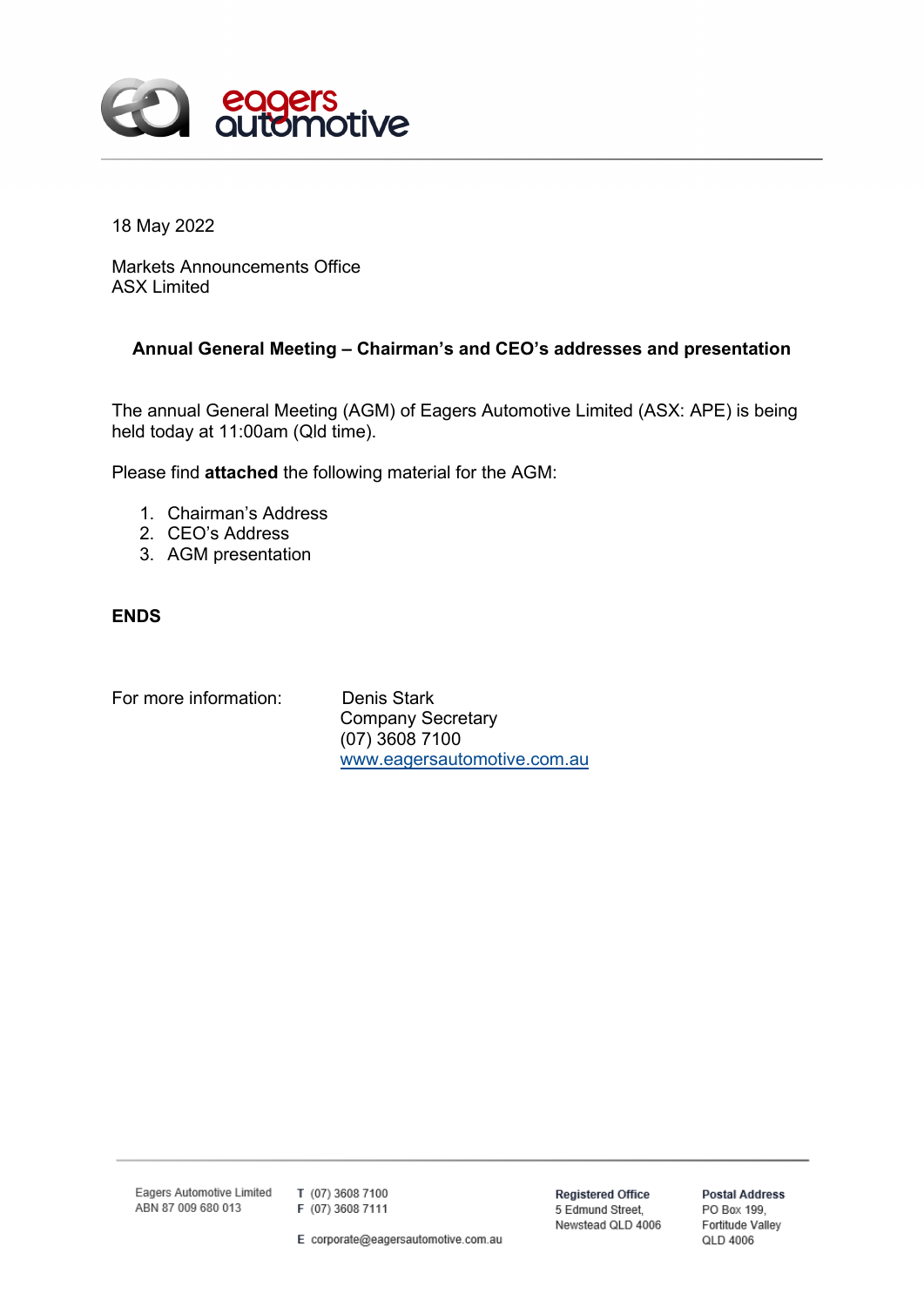

# **Chairman's address**

Shareholders,

Welcome to the Eagers Automotive Annual General Meeting for the 2021 financial year.

Following my address our Chief Executive Officer Keith Thornton will provide an overview of the operating and financial performance for 2021 and comment on current trading and the year ahead.

#### **2021**

What a year! 2021 was one of the most challenging but rewarding years in your company's long and proud history.

Reflecting on the past 12 months, the pandemic continued to pose significant challenges for the automotive retail industry globally and locally, including the economic impact of government-mandated lockdowns in some states of Australia and New Zealand, as well as border closures and supply chain issues.

Despite these challenges, we have again demonstrated our ability to quickly respond to public health requirements, continuing to operate safely and provide excellent customer service, executing the company's strategy, while delivering a record financial performance for the year.

We are proud of what we have been able to achieve in a very challenging market.

Our key financial metrics for 2021 reflect a record year. We achieved a Statutory Profit Before Tax from continuing operations of \$456.8 million, up from \$280.1 million in the previous year, while Underlying Operating Profit Before Tax was \$401.8 million, up from \$209.4 million, on group revenue of \$8.7 billion.

## **Dividends**

We are delighted to have continued our long history of rewarding shareholders, with our dividends for 2021 totalling 70.9 cents per share. This included a final dividend of 42.5 cents, an interim dividend of 20.0 cents and a special dividend of 8.4 cents per share which related to the sale of our Daimler Trucks business.

## **Sustainability / ESG**

Whilst our sustainability journey has been underway for many years, this year marks the publication of our first Sustainability Report in our Annual Report. The pandemic, together with heightened focus on climate change, has accelerated the global consciousness of Environmental, Social and Governance matters. ESG risks and opportunities remain a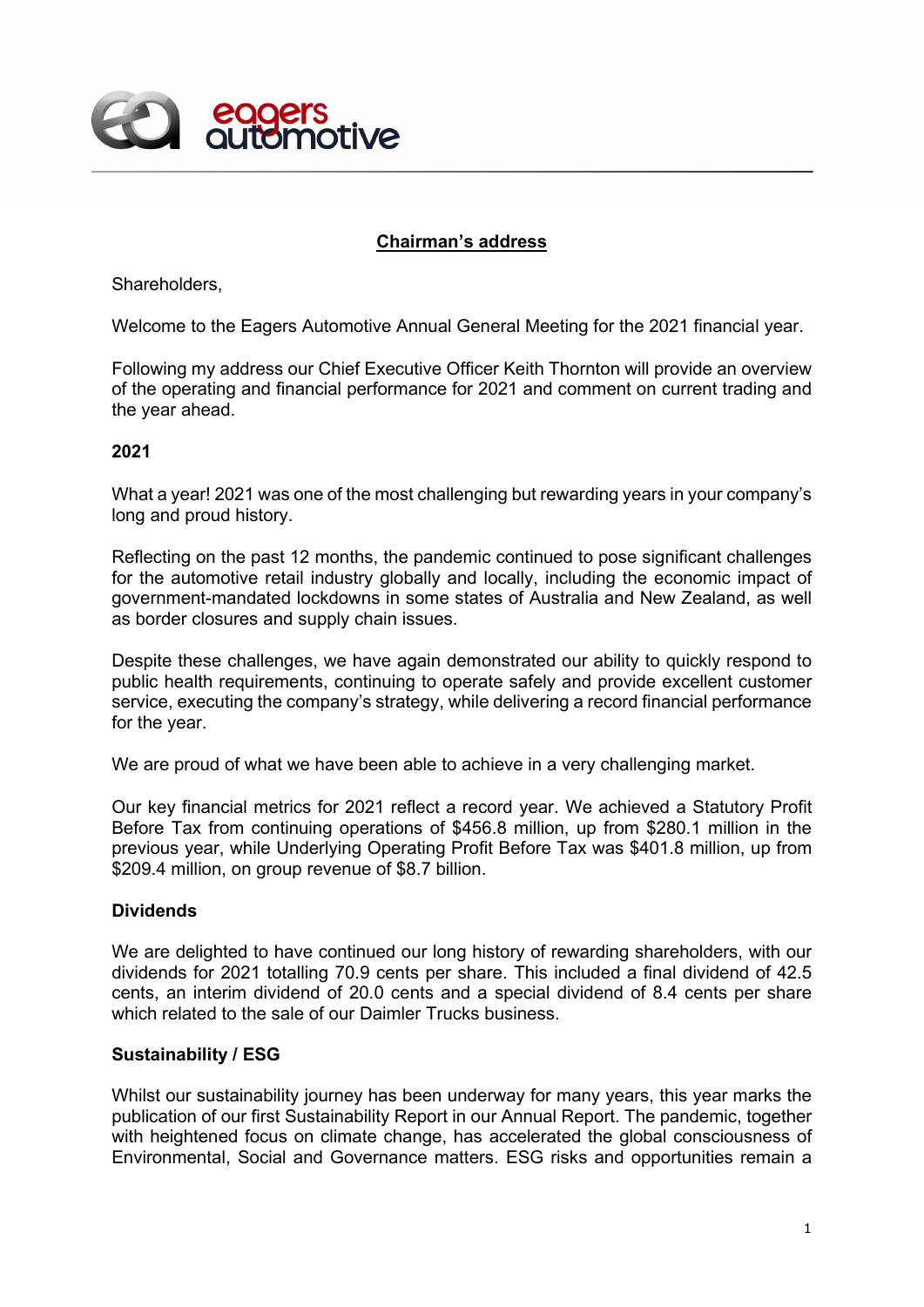

priority for us as we continue efforts to reduce our impact on the environment and enhance our business as a place to work and support our communities.

## **The year ahead**

As we look to 2022, while some uncertainty remains in the external environment, we have continued to experience strong demand in all regions during early 2022 and are well positioned for the year ahead. In addition, we have a strong balance sheet providing the capacity and flexibility to support disciplined reinvestment to help drive future shareholder returns.

As announced this morning, we expect to achieve an Underlying Operating Profit Before Tax from continuing operations for the first half of 2022 in the range of \$183 to \$189 million, 12% to 15% lower when compared to the same period last year on a like for like basis after adjusting for the Daimler Trucks divestment in 2021.

This is largely attributable to a reduction in the number of new vehicles delivered during the half year. However, the underlying performance of our business remains exceptionally strong with demand continuing to significantly outstrip supply and our record order book having grown by more than 25% year to date.

Despite the continuing strength of our underlying business and our order book, global disruptions to the new car supply chain and a lack of transparency on the timing of new vehicle arrivals provide a challenging environment in which to forecast the timing of vehicle deliveries to customers. Nevertheless, our strong fundamentals have us well placed to capitalise on our growing order book for when supply constraints ease.

We continue to balance these evolving market dynamics with the execution of our Next100 Strategy by actively pursuing opportunities aligned with our strategic priorities and to provide accretive growth for our shareholders.

In his address, Keith will comment on exciting developments in our business portfolio, specifically in relation to new market entrants, like BYD and Cupra, who are attracted to our extensive retail experience and our unique geographic reach.

Keith will also provide an update on our entry into the Australian Capital Territory through the acquisition of the dealership business from Nick Politis' WFM group. The ACT is currently the only metro region in Australia in which we do not operate. Expanding our geographic reach will offer clear strategic benefits. We anticipate that shareholders will be invited to vote on this acquisition in July 2022.

## **Our Team**

I would like to take this opportunity to acknowledge the leadership and dedication of Keith in his first year as Chief Executive Officer of the business. To deliver a record financial year in his first year, amidst a global pandemic, is testament to his and the broader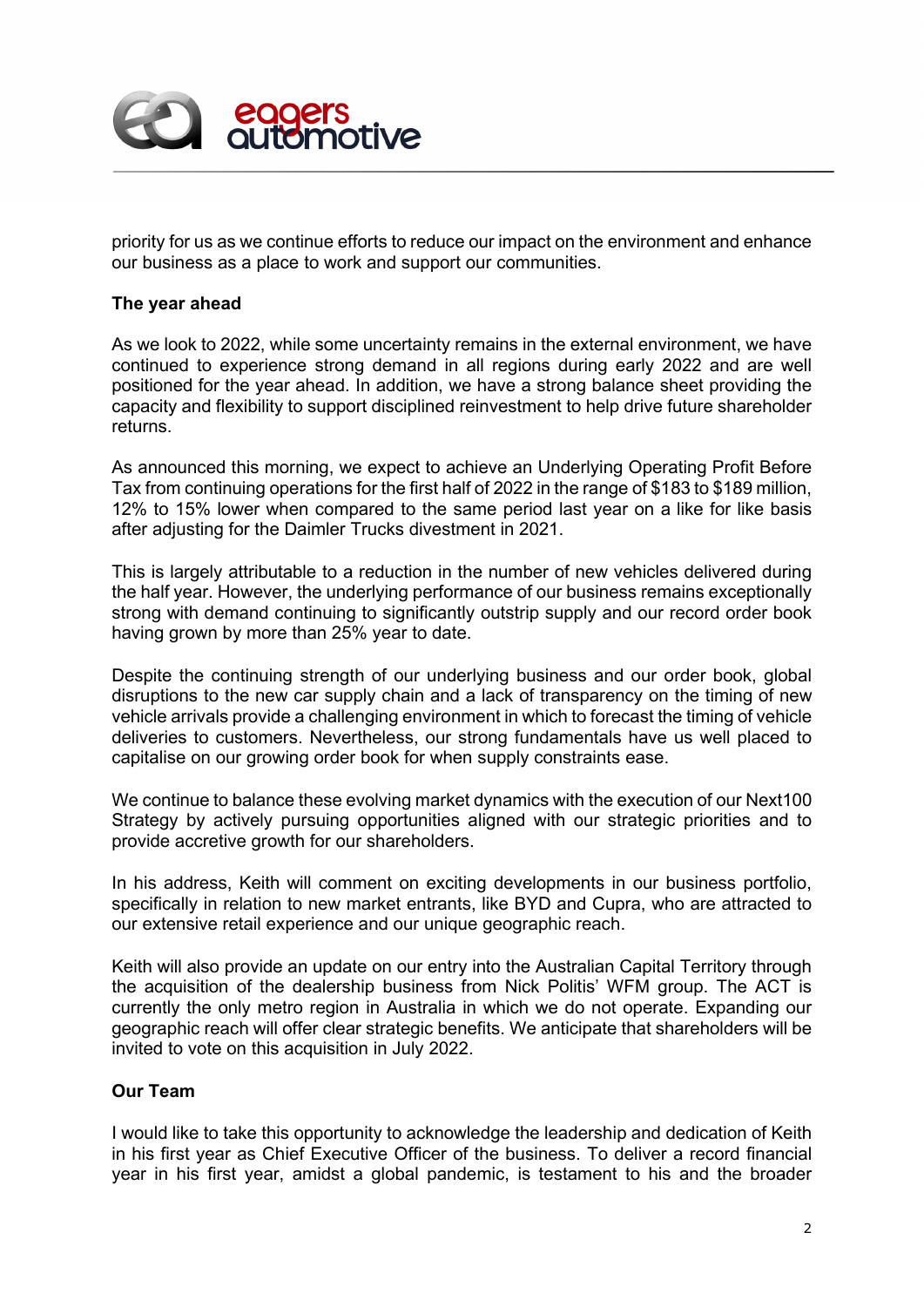

management team's commitment and focus on execution in a dynamic external environment.

On behalf of the Board, I also extend a sincere thank you to our entire workforce – your hard work and dedication have been pivotal to our delivery of our outstanding results in 2021.

I also thank my fellow Directors for their continued dedication and contributions. And I again sincerely acknowledge and thank David Cowper who is retiring from the Board following today's AGM. David's efforts have been tireless and his contribution to the company has been enormous since his initial appointment to the Board in July 2012.

Finally, thank you to all of our shareholders for your ongoing support. We are excited about the year ahead and look forward to continuing to deliver for shareholders in the long term.

I now hand over to our Chief Executive Officer Keith Thornton and following Keith's address we will deal with the formal business of the meeting.

Tim Crommelin Chairman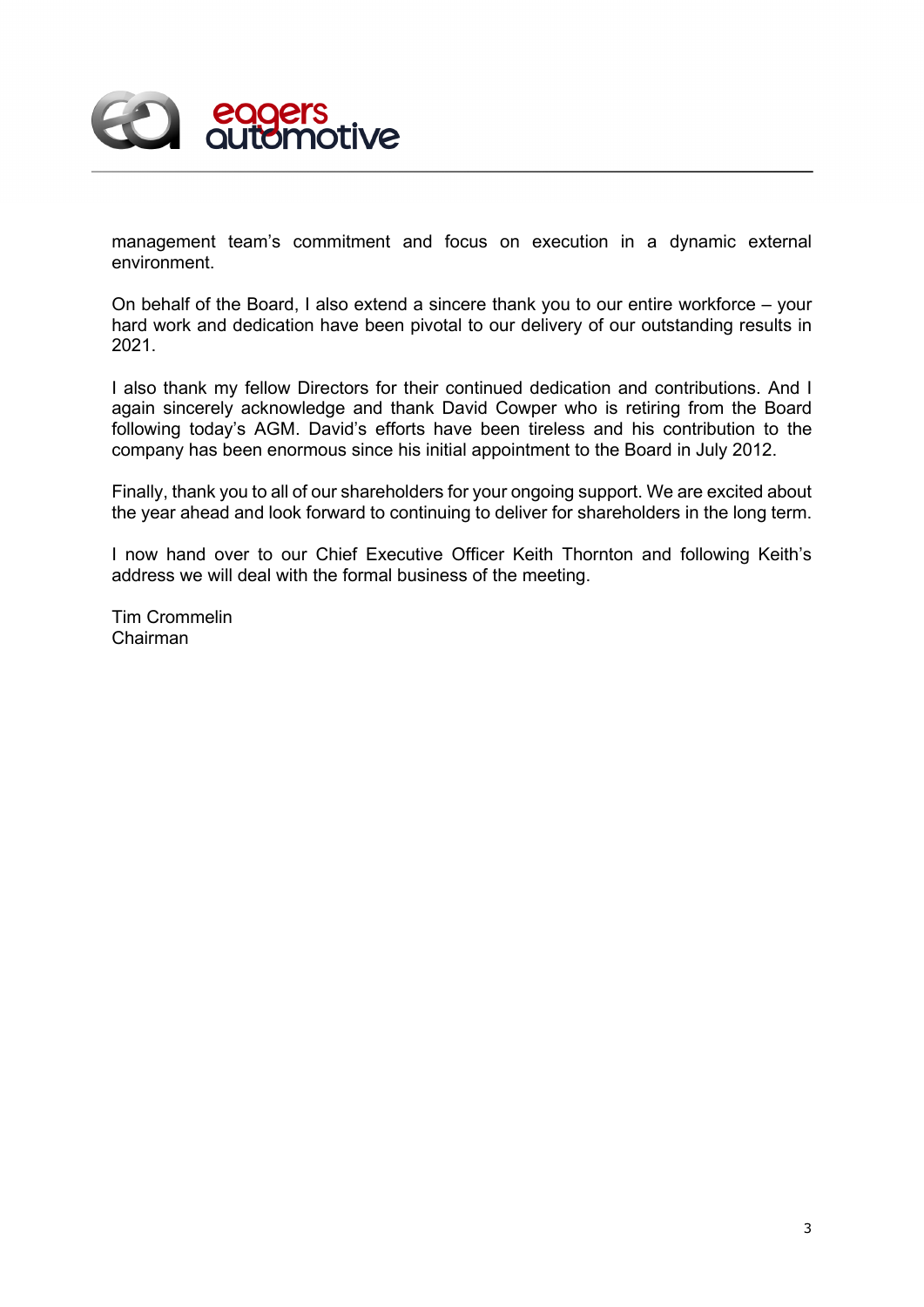

## **CEO's address**

Thank you, Chairman.

Good morning shareholders and thank you for your interest in Eagers Automotive's Annual General Meeting.

Today's AGM marks my first full year in the role as Chief Executive Officer and it is a privilege to report on the results to our shareholders.

Today I will address the company's performance during the last financial year which ended 31 December 2021.

I would then like to update you on the company's progress on delivering on-going and sustainable operational excellence and execution against our key strategic priorities, including our 'Next100' strategy.

Finally, I will comment on our outlook.

#### **Operating summary**

The external environment as it relates to automotive retail remains extremely dynamic. Multiple and material influences, largely related to the global impacts of COVID-19, continue to limit new car supply, which in turn impacts virtually every part of our business. In a broader economic sense, historic low interest rates, record low unemployment and the housing price dynamics of the last 12-18 months have all had an influence on our industry.

The net effect is that automotive retail continues to experience both headwinds and tailwinds to the operating environment in broadly equal measure.

We are pleased to report that Eagers Automotive has continued to deliver for our stakeholders in this challenging environment with a record ever 2021.

#### *[Financial Highlights Slide]*

For the 12 months ended 31 December 2021 we recorded a Statutory Profit before Tax of \$456.8 million, Underlying Profit before Tax of \$401.8 million, earnings per share of 125.2 cents on a statutory basis and margin performance of 4.6% net profit on sales. All of these metrics represent new benchmarks for the company.

Our consolidated revenue from continuing operations for the full year was \$8.7 billion, marginally down on the prior period due to the divestment of our Daimler Trucks business in April 2021.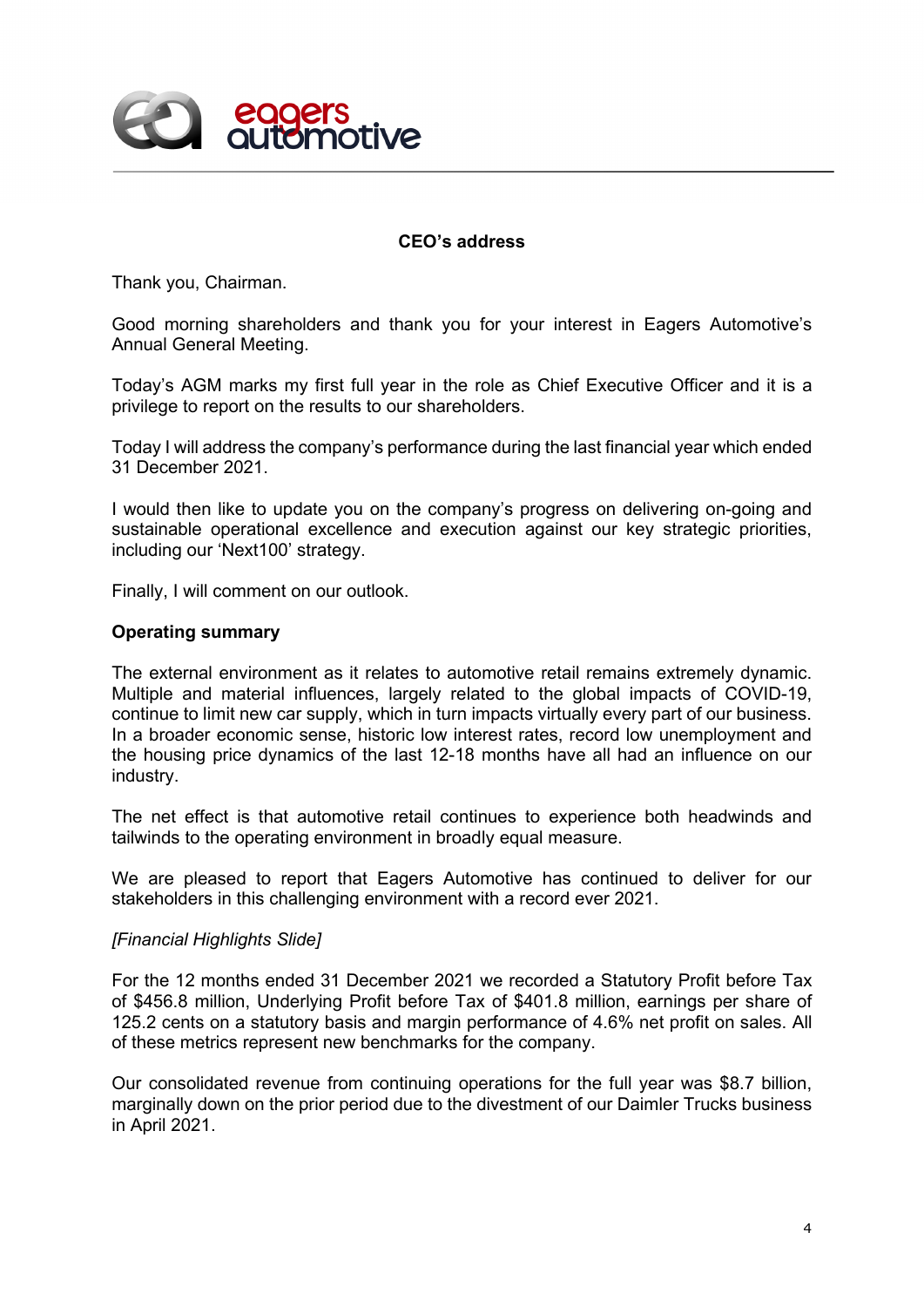

Supporting these profit results is an extremely strong balance sheet position with net corporate debt of only \$128.4 million at 31st December and \$451 million of owned property at the end of the year including property held for sale, the highest holding by valuation in the history of the company.

This result highlights once again that Eagers Automotive is focussed on on-going operational excellence combined with strategic execution, irrespective of external factors.

The 2021 result and continued performance of the business into the start of 2022 highlights the robust and adaptable nature of automotive retail, with the ability to pull different income levers at different times and in different market environments. The resilience of the automotive retail business model has been further enhanced by the company structurally resetting our cost base, particularly across the key categories of people and property. A relentless focus on productivity improvements will drive future positive business transformation.

Eagers Automotive's unique geographic scale and breadth of brand representation, which currently includes 40 car and truck brands in the Australian marketplace, allowed the company to leverage strong demand in the new vehicle market across this brand portfolio while also insulating the business and helping to mitigate the impacts of localised COVID-19 restrictions.

It is important to note that 2021 saw a number of government-mandated lockdowns related to the COVID pandemic. In New South Wales, across both our Sydney and Newcastle regions, as well as in Victoria and Auckland, 114 trading days were impacted and restricted more than 35% of the Company at any one time. While this was indeed challenging, the experience we gained from business interruptions during the initial on-set of COVID in 2020 allowed us to quickly adjust. This included providing safe and convenient solutions for our customers through online-enabled 'click and collect' sales combined with contactless delivery and service options and online payment capabilities.

Our 2021 record result was achieved whilst absorbing an estimated \$20-\$25m profit impact due to these localised lockdowns in the 3rd and 4th quarters of 2021, largely related to lost trading in parts and service as well as delayed used car purchases.

Despite lockdowns impacting customer activity levels and creating workforce and supply chain interruptions, new car orders continued to materially outstrip new car deliveries in every month of the year, creating a record order book for the company. This dynamic continues into 2022 and I will talk to this in further detail in our Outlook.

During 2021 we simplified our business model to be focussed on two divisions - Franchised Automotive and Independent Used Cars, both underpinned by strategic property holdings. This has allowed the business to accelerate execution against our Next100 strategy on which I am now pleased to update you.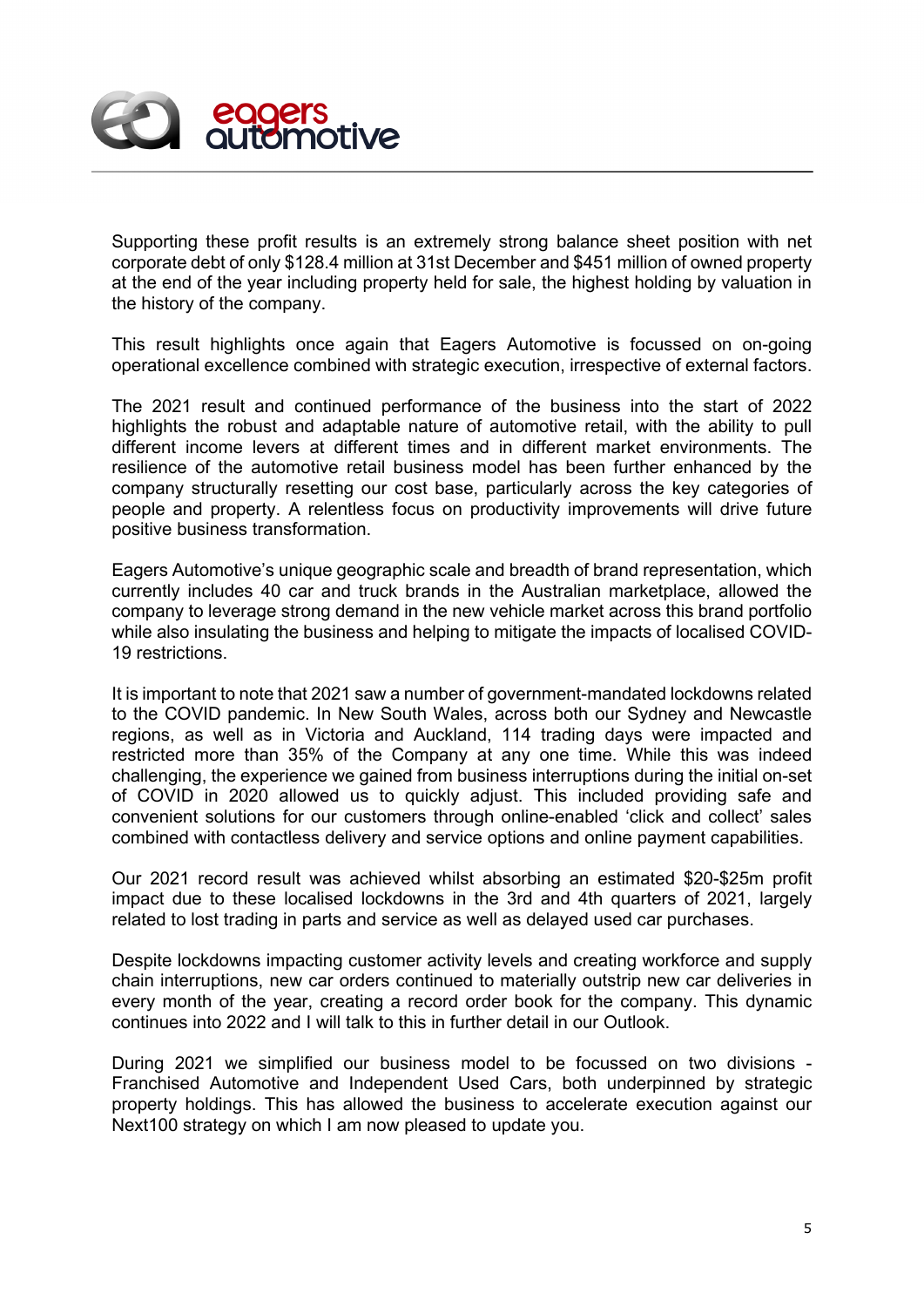

## **Strategic progress – Next100**

### *[Next100 Slide]*

On the screen you see Eagers Automotive Next100 Strategy, which I am hopeful shareholders are becoming very familiar with. At Eagers we believe a clearly articulated and consistent strategy is something that underpins effective execution and long-term value creation.

Eagers Automotive's Next100 Strategy aims to position the company as a leading automotive retailer, well positioned to capitalise on the ongoing changes in the automotive retail industry. By providing innovative, customer centric solutions to our business partners, on a lower and more sustainable cost base, the company will be best positioned to lead industry transformation and consolidation while striving to always remain a preferred partner for OEMs. As we continue to progress execution of the key components of our strategy, we expect to grow shareholder returns.

## *[Acquisitions Slide]*

In 2021 we continued to actively manage our dealership portfolio with a number of strategic acquisitions. These included Toowoomba Ford and multi-franchised dealership groups in Cardiff and Maitland, in addition to the Daimler Trucks divestment.

We continued to rebalance our property portfolio, acquiring 10 strategic sites valued at \$169 million in 2021. This was in addition to the \$111 million acquired in 2020, taking our total property portfolio to more than \$450 million, including property held for sale, the highest by valuation in the history of the company.

In addition to strategic property ownership, we exited a total of 52 leases during the year as part of our rationalisation and consolidation strategy. Of these 23 leases related to ongoing operations, providing a \$12.4 million reduction in annualised property costs in these businesses alone.

We continued to invest in new automotive retail formats, such as AutoMall West which opened last month at the Indooroopilly Shopping Centre in west Brisbane. This new retail format provides a more tailored, flexible and convenient experience for our customers, while leveraging economies of scale to enable a more economically sustainable retail footprint for the longer term. This is a truly globally unique initiative in our industry and another example of how Eagers Automotive is committed to leading innovation in retail solutions for our partners.

I will take a very short break to allow shareholders to view a 30 second drone fly-through so that you can get a true sense of this incredible facility.

*[easyauto123 Slide]*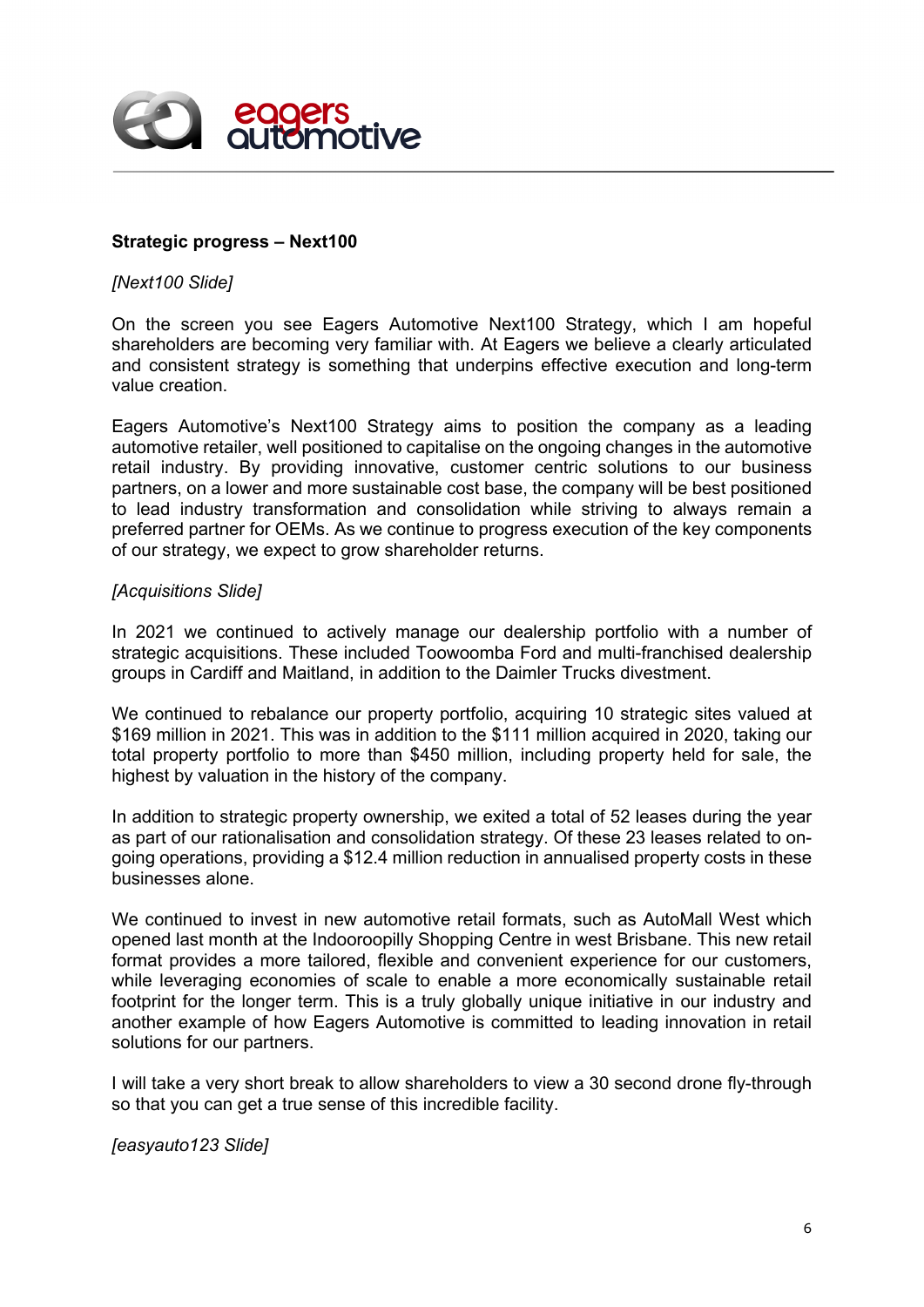

Our easyauto123 business continued to grow profitably as it benefits from being fully integrated into our wider group. During the year, we opened new easyauto123 sites in Sydney, Townsville and across multiple locations in Auckland.

We have continued to redesign our workforce and workspace in response to changing customer habits as we extended our measured investment in proprietary technology to optimise workforce productivity and improve customer experience.

We also remain committed to delivering optimised financial solutions for our customers. Despite the impact of COVID-19 on automotive retail finance, we continued to outperform the industry while originating more than \$2 billion of loans during the year.

## **Outlook**

Turning now to our outlook.

Eagers Automotive is in a very strong financial position despite ongoing supply chain constraints and temporary disruption to logistics and resourcing in early 2022 as a result of the Omicron outbreak.

Exceptionally strong underlying demand for new vehicles has continued across our business. The key driver of our order book is the difference between orders and deliveries and this is the metric that best defines the strength of the market relative to supply. The order write year to date to April 2022 has exceeded deliveries by 33.8% with the overall order book growing by more than 25% from the year end position.

Supporting the strength of the underlying demand and record order book is that the total per unit gross achieved on new vehicles delivered year to date has been maintained at the very strong levels of 2021.

Our finance penetration results are consistent with 2021 levels, which is materially above industry performance, while our ancillary car care sales are also at record levels.

To be clear, revenue and profits are only recognised once vehicles are delivered to the end user, so our order bank combined with the continued strong gross levels provide a very strong base for our confidence going forward as supply constraints ease.

Underpinning the demand and margin performance, the company continues to be disciplined in our management of our underlying cost base while leveraging the on-going structural benefits of our property, people and technology initiatives.

Finally, we have continued to focus on scaling our easyauto123 business with year to date revenue growth of 51.7% year on year and volume growth of 32.6%.

Despite the continued strength of the underlying business and positive operational metrics, we are not immune from the disruption to the new car supply chain which is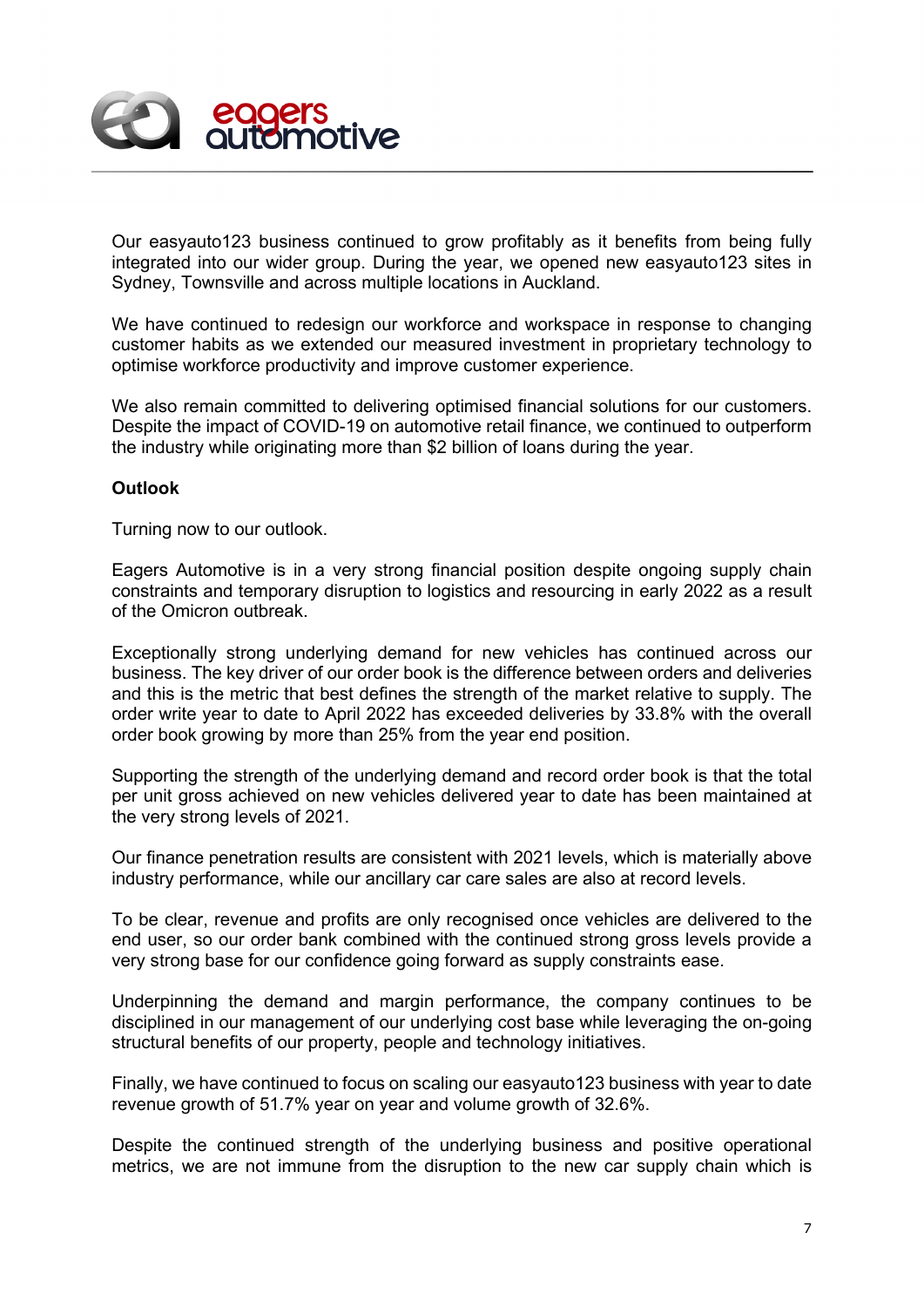

foreshadowed to continue in the coming months. We remain confident that the full year will see a total market broadly in line with 2021. However, the current short-term COVID-19 issues in China specifically, coupled with significant disruption to shipping and logistics, create uncertainty that may mean deliveries are more likely to index higher in the second half that normal.

As foreshadowed by our Chairman, on an underlying like for like basis we expect a result for the first half of 2022 in the range of 12-15% below that of 2021 after adjusting for the Daimler Trucks divestment in 2021. This reduction is largely attributable to a similar reduction in new vehicles delivered over the same period.

On a statutory basis we expect a first half result of between \$225 million and \$240 million, reflecting both the underlying performance and the expected successful completion of the Bill Buckle Auto Group divestment in June 2022.

We remain very confident in the underlying strength of our business, supported by our robust balance sheet and the volume and gross profit contained within our record order book that will be delivered as supply constraints ease. However, the continued lack of transparency of new vehicle supply and disruption to labour, parts supply, logistics and transport, mean we remain cautious regarding the timing of when deliveries will occur.

In summary, our outlook for the second half of 2022 remains very strong with the addition of incremental contributions from the businesses acquired in Q4 2021 and the expected completion of the ACT acquisition in July 2022.

Please note our half year results are subject to external audit review which will be conducted following the half year.

## **Strategic developments post year end**

Your company remains both busy and proactive in our relentless pursuit of profitable, sustainable and strategically aligned growth.

In an exciting development following year end, we have completed binding documentation with EVDirect.com to become the exclusive retail partner for BYD vehicles in the Australian market. BYD is one of the world's largest and fastest growing automotive manufacturers, specialising in electric and hybrid vehicles. BYD is currently the 3rd largest automotive retailer globally by market capitalisation and is looking to expand their global market strategies beyond China. We are progressing our retail network plans with both BYD Australia and EV Direct, the Australian market distributor, with first deliveries expected in the 2nd half of 2022.

In addition, we have recently been appointed as the Cupra retail partner for Queensland and Western Australia. Cupra is a part of the Volkswagen Group, with ambitions to move to be a fully EV model line-up by 2030. The appointment as the launch retail partner in the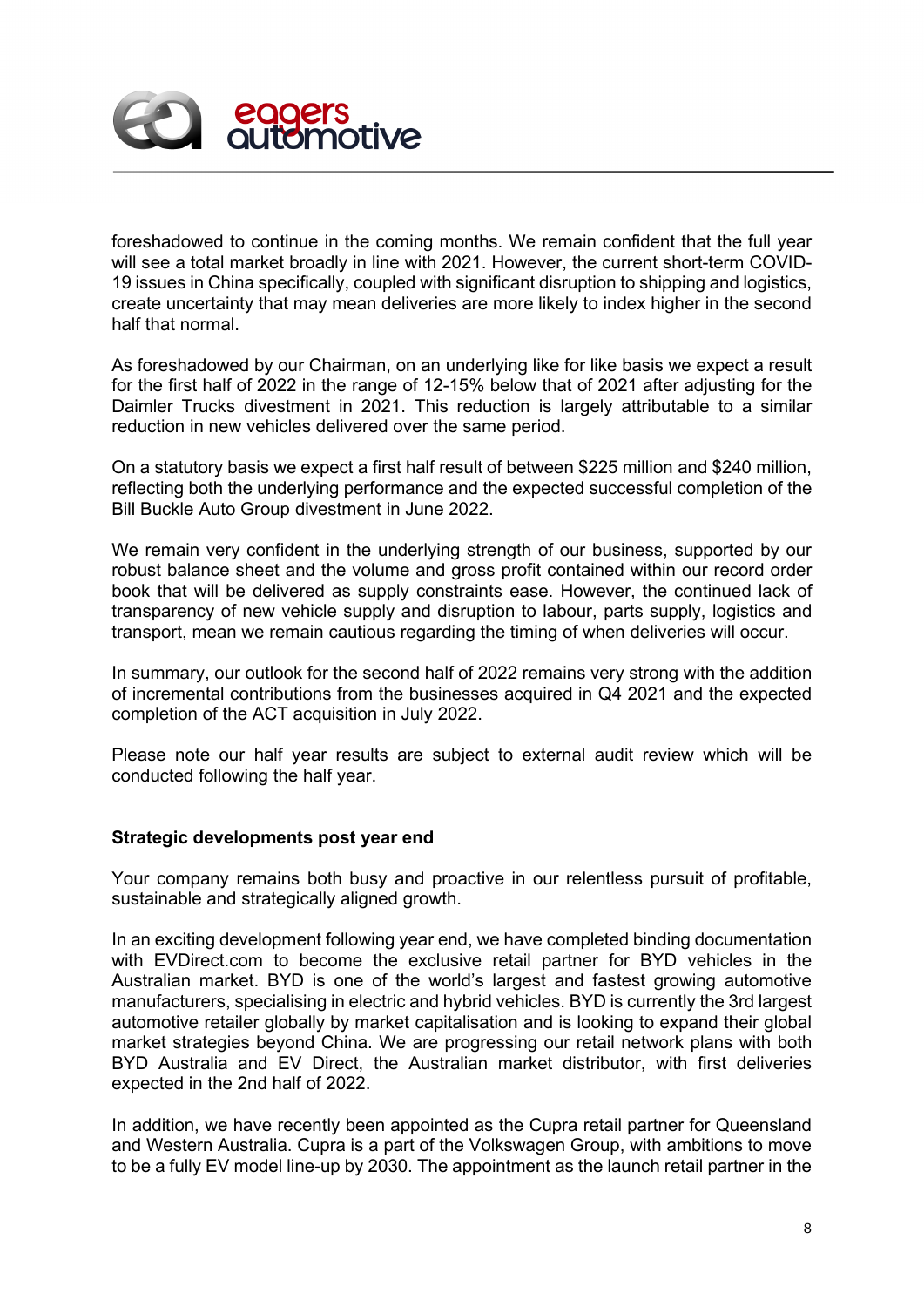

metro markets of Brisbane and Perth is an exciting greenfield opportunity that effectively covers approximately 30% of the national Cupra market opportunity on launch.

Our OEM partners and specifically new market entrants, like BYD and Cupra, are attracted to our extensive retail experience combined with an unmatched and unique geographic reach.

Currently, the ACT represents the only metro region in which Eagers Automotive does not operate. However, in March, we entered into a non-binding agreement with WFM Motors Pty Ltd to acquire a high-quality portfolio of dealerships and associated properties in Canberra.

This acquisition offers immediate scale, representing almost 30% of new car sales in the ACT, along with scope for future growth. The portfolio is high performing, representing leading manufacturers which cover approximately 43% of sales in the ACT, and is situated in prime operating locations around Canberra.

Due diligence is progressing to schedule and the transaction remains subject to shareholder approval, among other customary approvals, due to the relationship between Nick Politis and the selling entities. Mr Politis is a member of the Eagers Automotive board of directors and also controls the selling entities.

As mentioned by our Chairman, we anticipate that Eagers Automotive shareholders will be asked to approve the transaction at an Extraordinary General Meeting in July 2022. Further information on the transaction, including an Independent Expert's Report and property details, is expected to be released to shareholders in mid June 2022.

Finally, and as already mentioned, a non-binding agreement was also signed in March 2022 with Australian Motor Group for the strategic divestment of the Bill Buckle Auto Group in North Sydney. This will enhance our capacity to invest in organic growth as well as focus on acquisitions, like the ACT portfolio, which will accelerate our Next100 Strategy.

# **Closing**

In closing, I would like to extend my thanks to each and every customer we served in 2021, many of whom are also loyal shareholders. Your support is greatly appreciated and we never take your custom for granted.

I would also like to sincerely thank all 7,580 members of our team – your dedication and commitment have been instrumental to the delivery of our record results in 2021; while the level of resilience, agility and empathy you have shown during challenging times was extraordinary.

Thank you to the Board and my predecessor Martin Ward for your advice and support throughout my first 12 months as CEO. I would like to specifically thank David Cowper for his commitment, expertise and guidance over the last 10 years. David's legacy with